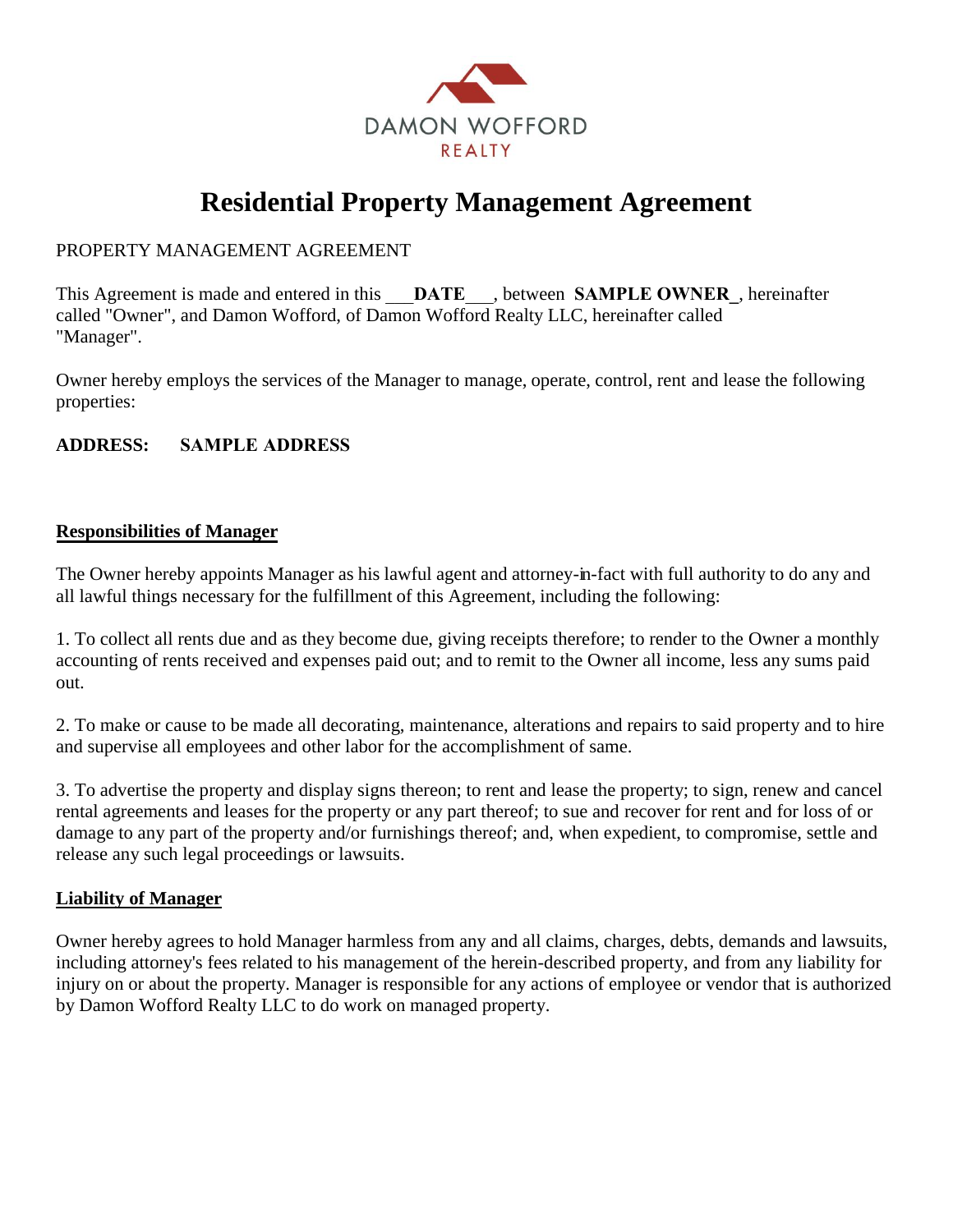### **Compensation of Manager**

### **Owner agrees to compensate Manager as follows**: **All Fees are Performaced Based and Not Paid up Front.**

**Leasing Fee**: Manager shall receive a lease fee for finding a tenant in the amount of **\$850.00**. This is for leases executed for a term of at least 12 months, but not for extensions of leases by the same tenant, provided that the lease is the result of and originates from the efforts of manager. This covers high quality photos, a virtual tour, placing the property on multiple websites, sending it out to our email list, setting up appointments and showing the property, screening the tenants, preparing and signing the lease agreement.

Leasing fee will be charged to the owner after a security deposit has been collected by manager. Management Fee will be charged upon receipt of 1st months rent from the tenant.

**Management Fee**: Manager shall receive 10% or minimum \$85 of the Monthly Rent Rate per month. This fee is only charged if rent is being collected on the property.

**Management Fee is separate from the leasing fee and covers coordinating all maintenance and tenant requests, providing full accounting and disbursing funds to owner**. Owners will have 24/7 access to all the accounting and activity of their home.

**Lease Renewal Fee**: If the manager re-leases the property to same tenant for an additional 12 month term then there will be a lease renewal fee of **\$175.00** charged to the owner. This covers document preparation, mailing fees, and uploading the signed lease to owner portal This protects the owners' position of having another 12 month agreement signed with the resident instead of a month to month after the initial lease expires.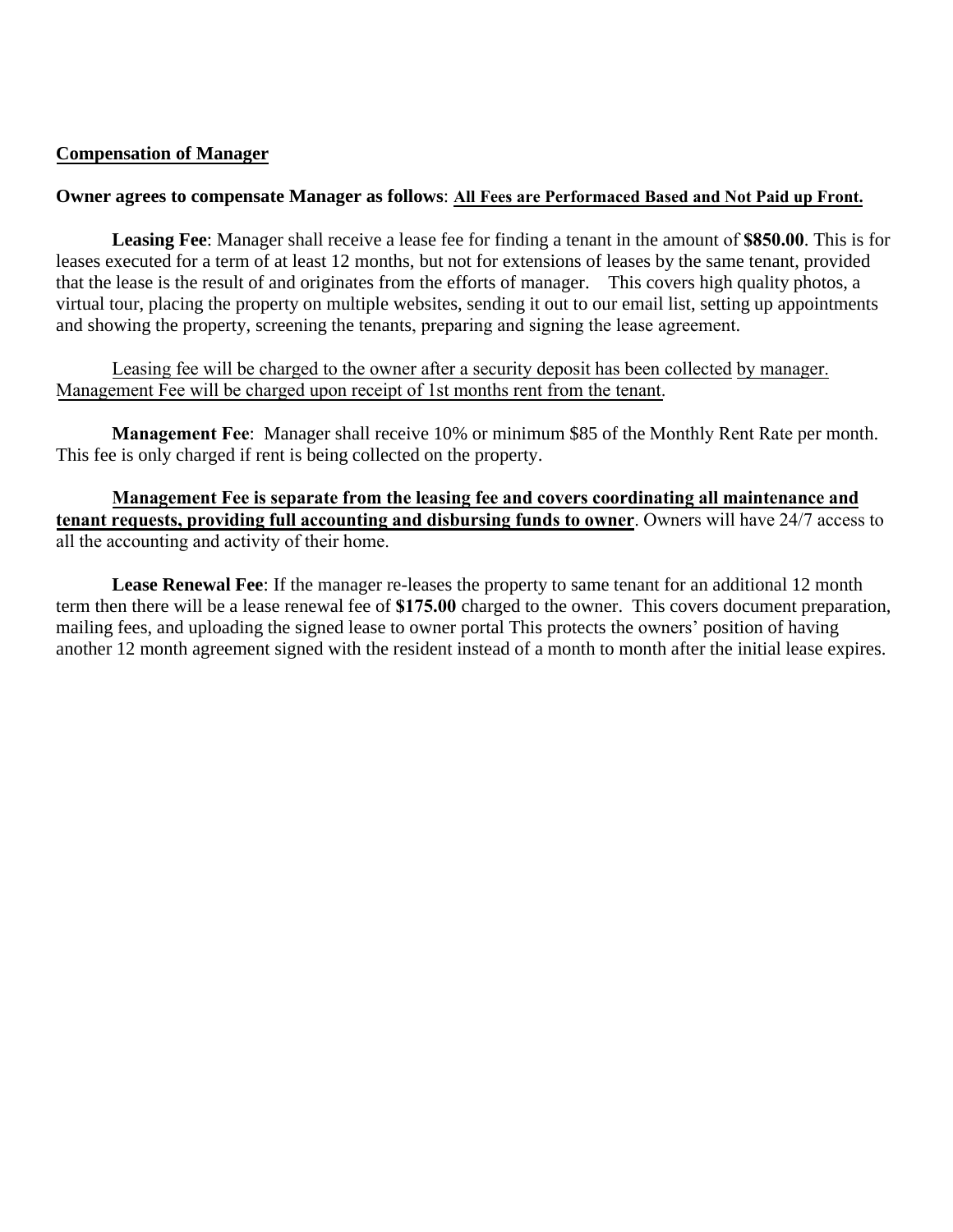### Term of Agreement

The Term of this Agreement shall Commence on  $\qquad \qquad$ , and end 12 Months after Commencement.

Upon expiration of the above initial term, this Agreement shall automatically be renewed and extended for a like period of time unless terminated in writing by either party 30 days prior to the date for such renewal.

# **TERMINATION**

This Agreement may also be terminated by mutual agreement of the parties at any time upon payment to Manager of all fees, commissions and expenses due Manager under terms of this Agreement.

# **60 Day Notice in Writing is Required by Either Party to Cancel this agreement**

Extent of Agreement

This document represents the entire Agreement between the parties hereto.

IN WITNESS WHEREOF, the parties hereto hereby execute this Agreement on the date first above written.

\_\_\_\_\_\_\_\_\_\_\_\_\_\_\_\_\_\_\_\_\_\_\_\_\_\_\_Owner

\_\_\_\_\_\_\_\_\_\_\_\_\_\_\_\_\_\_\_\_\_\_\_\_\_\_\_Owner

Damon Wofford, Broker

DATE: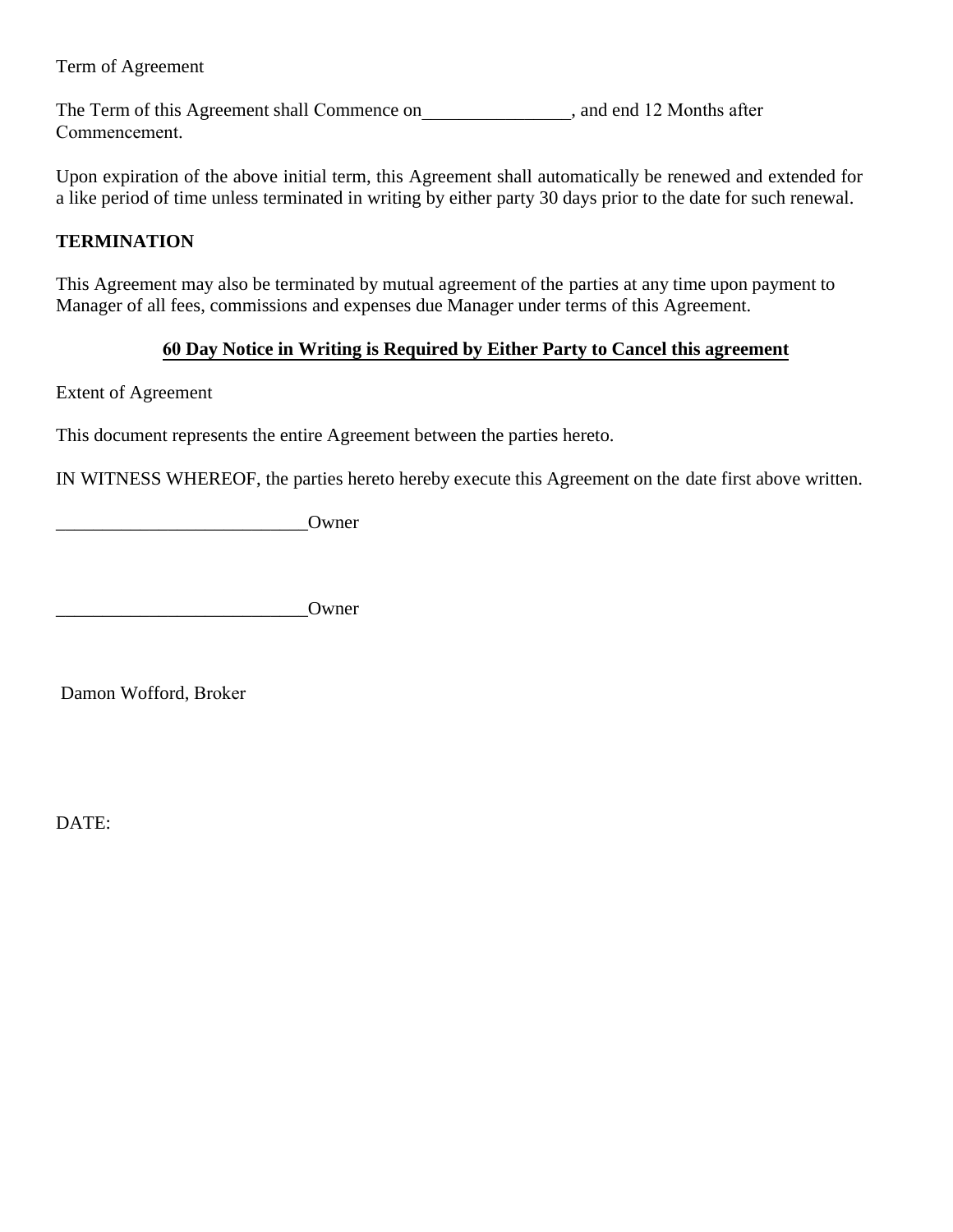

# **WORKING WITH A** Approved 01/2003 By **REAL ESTATE BROKER \*\*THIS IS NOT A LEGALLY BINDING CONTRACT\*\***

#### **GENERAL**

Before you begin working with any real estate agent, you should know whom the agent represents in the transaction. Mississippi real estate licensees are required to disclose which party they represent in a transaction and to allow a party the right to choose or refuse among the various agency relationships.

There are several types of relationships that are possible and you should understand these at the time a broker or salesperson provides specific assistance to you in a real estate transaction,

The purpose of the Agency Disclosure is to document an acknowledgement that the consumer has been informed of various agency relationships, which are available in a real estate transaction.

For the purpose of this disclosure, the term seller and/or buyer will also include those other acts specified in Section 73-35-3 (1), of the Miss. Code, "...list, sell, purchase, exchange, rent, lease, manage, or auction any real estate, or the improvements thereon including options."

#### **SELLER'S AGENT**

A seller can enter into a "listing agreement" with a real estate firm authorizing the firm and its agent(s) to represent the seller in finding a buyer for his property. A licensee who is engaged by and acts as the agent of the Seller only is known as a Seller's Agent. A Seller's agent has the following duties and obligations:

### **To the Seller:**

**\*** The fiduciary duties of loyalty, confidentiality, obedience, disclosure, full accounting and the duty to use skill, care and diligence. **To the Buyer and Seller:**

- **\*** A duty of honesty and fair dealing.
- **\*** A duty to disclose all facts known to the Seller's agent materially affecting the value of the property which are not known to, or readily observable by, the parties in a transaction.

#### **BUYER'S AGENT**

A buyer may contract with an agent or firm to represent him/her. A licensee who is engaged by and acts as the agent of the Buyer only is known as the Buyer's Agent.

If a Buyer wants an agent to represent him in purchasing a property, the buyer can enter into a Buyer's Agency Agreement with the agent. A Buyer's Agent has the following duties and obligations:

### **To the Buyer:**

**\*** The fiduciary duties of loyalty, confidentiality, obedience, disclosure, full accounting and the duty to use skill, care and diligence.

**To the Seller and Buyer:**

**\*** A duty of honesty and fair dealing.

### **DISCLOSED DUAL AGENT**

A real estate agent or firm may represent more than one party in the same transaction. A Disclosed Dual Agent is a licensee who, with the informed written consent of the Seller and Buyer, is engaged as an agent for both Seller and Buyer.

As a disclosed dual agent, the licensee shall not represent the interests of one party to the exclusion or detriment of the interests of the other party. A disclosed dual agent has all the fiduciary duties to the Seller and Buyer that a Seller's or Buyer's agent has except the duties of full disclosure and undivided loyalty.

#### **A Disclosed Dual Agent may not disclose:**

- (a) To the Buyer that the Seller will accept less than the asking or listed price, unless otherwise instructed in writing by the Seller.
- (b) To the Seller that the Buyer will pay a price greater than the price submitted in a written offer to the Seller, unless otherwise instructed in writing by the Buyer.
- (c) The motivation of any party for selling, buying, or leasing a property, unless otherwise instructed in writing by the respective party, or
- That a Seller or Buyer will agree to financing terms other than those offered, unless otherwise instructed in writing by the respective (d) party.